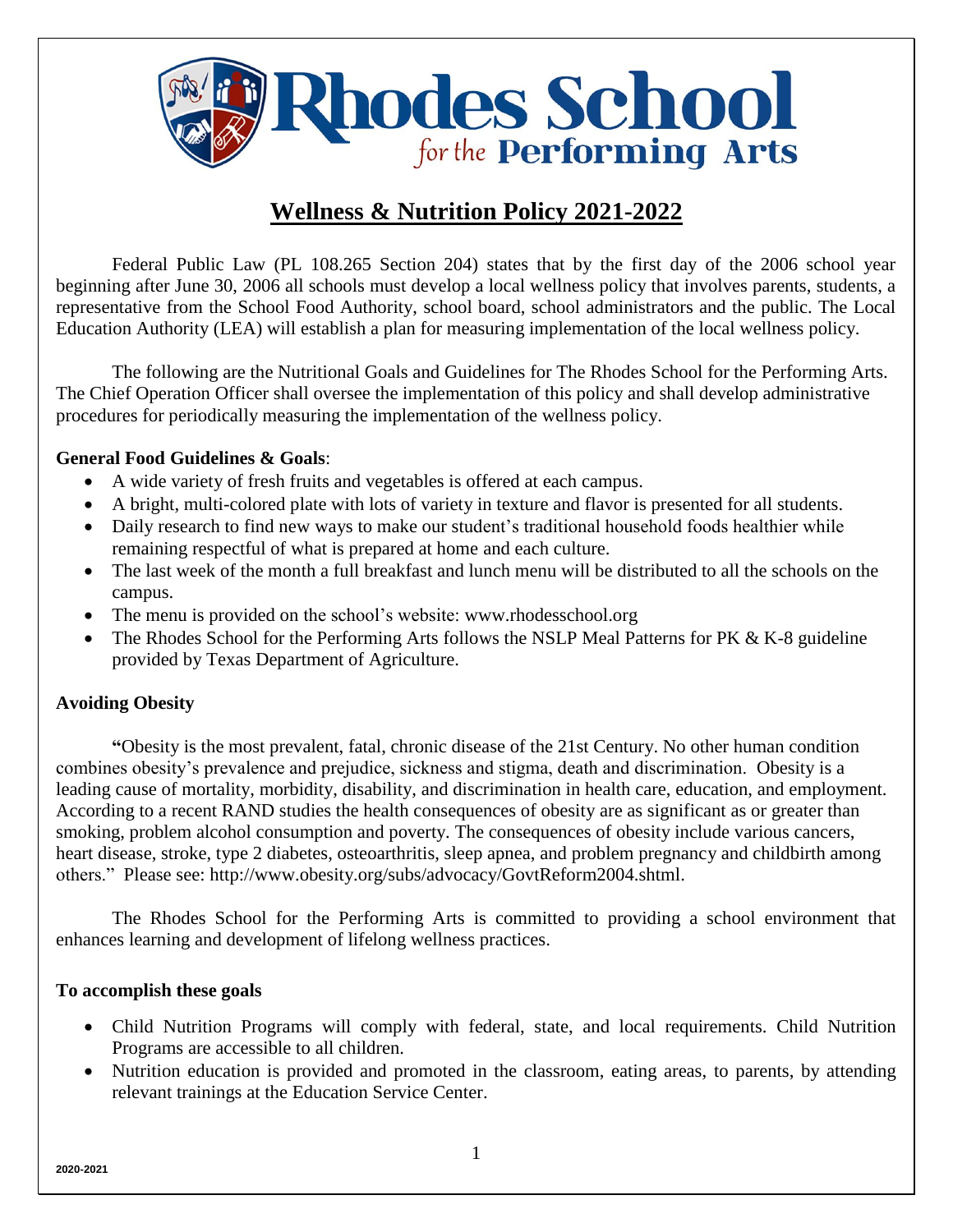- Meaningful physical activity programs that can connect to students' lives outside of formal physical education classes by offering a variety in Crayon Club, the after-school program, Expeditionary Learning Field trips, and etc.
- School-based activities are consistent with local wellness policy goals.
- The school environment is safe, comfortable, pleasing, and allows ample time and space for eating meals. Food and/or physical activity will not be used as a reward or punishment.

# **The Rhodes School for the Performing Arts Local Wellness Policy Guidelines**

#### **Nutrition Education**

- The Rhodes School for the Performing Arts follows the health education curriculum standards and guidelines as stated by the Texas Education Agency. Each campus will link nutrition education activities with the coordinated school health program in activities such as Multicultural Week.
- Students in pre-kindergarten through 8<sup>th</sup> grade will receive nutrition education that is interactive and teaches the skills they need to adapt to healthy eating habits.
- Teachers are encouraged to integrate nutrition education into core curriculum areas such as math, science, social studies, and language arts if applicable.
- The physical education teacher adequately prepares and participates regularly in professional development activities.

#### **Physical Activity**

- Physical activity is integrated across curriculum and throughout the school day such as physical education, dance, and The Baby Sonic Boom Marching Band. Also, movement is made a part of science, math, social studies and language arts.
- Physical education courses will be an environment students learn, practice and assessed on developmentally appropriate motor skills, social skills, and knowledge.
- Healthy eating habits and physical activity will be actively promoted to students, parents, teachers, administrators, and the community at the appropriate after-school events. Parents are also given recipes for quick, low-cost, and nutritional meals to try with their child(ren). For example, it is a tradition for parents to receive in the handbook the Founder Michelle Bonton's Famous Chili Recipe:

**1 POUND OF GROUND TURKEY 1 PKG TACO SEASONING MIX 1 CAN OF RO-TEL TOMATOES 1 CAN OF BLACK BEANS (DRAINED) 8 OUNCES OF FROZEN CORN**

**BROWN THE GROUND TURKEY UNTIL FULLY COOKED ADD IN ALL OTHER INGREDIENTS. COOK FOR 10 MINUTES OR UNTIL HEATED THROUGH**

**MAKES 4 SERVINGS 350 CALORIES EACH**

#### **Other School Based Activities**

- After-school program, Crayon Club, will encourage physical activity and healthy habit formation.
- Support for the health of all students can be demonstrated by hosting vision and hearing screenings.
- The Rhodes School for the Performing Arts will organize local wellness committees comprised for families, teachers, administrators, health professionals, physical education teachers and students to implement and improve nutrition and physical activity in the school environment.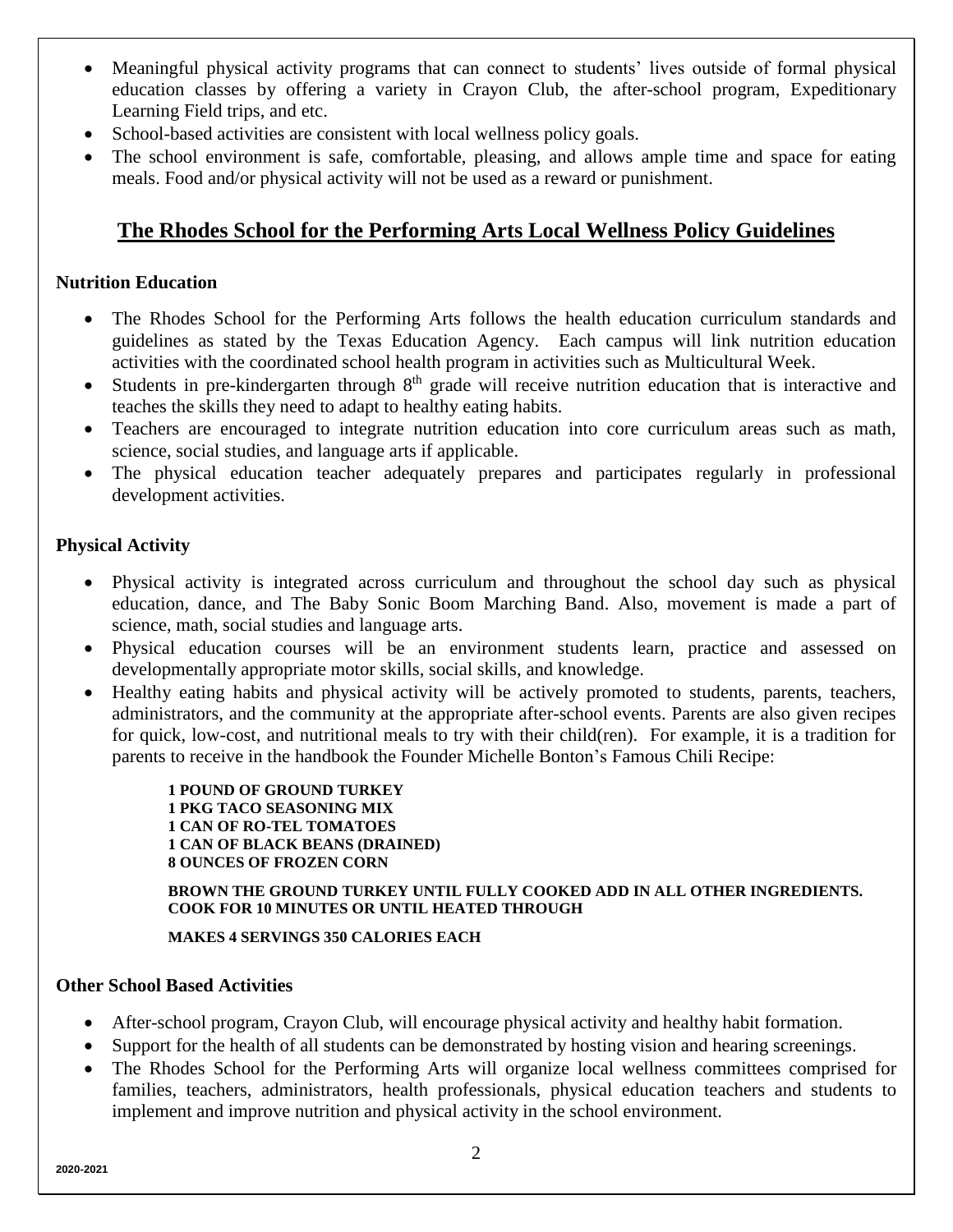- The school counselor will integrate the importance of daily physical activity and healthy eating habits into her guidance lessons on responsibility and self-discipline.
- The school counselor and health aide will hold growth and development meetings with fourth through eighth graders stressing the importance of healthy eating and physical activity and the significant impact it has on the growth and development of healthy bodies.

#### **Nutrition Guidelines**

- All foods available on campus will comply with the current USDA Dietary Guidelines for Americans and the Texas Public School Nutrition Policy with respect to vending machines, a la carte, beverage contracts, fundraising, concession stands, student stores, school parties/celebrations.
- The Rhodes School for the Performing Arts will take every measure to ensure that student access to foods and beverages meets federal, state and local laws and guidelines.
- Child Nutrition Department at The Rhodes School for the Performing Arts will offer a variety of age appropriate healthy food and beverage selections for elementary schools & middle schools.
- Promotional activities will be limited to programs that are requested by school officials to support teaching and learning.
- Students will receive positive, motivating messages, both verbal and non-verbal, about healthy eating and physical activity throughout the school setting. All school personnel will help reinforce these positive messages.

#### **Eating Environment**

- The National Association of State Boards of Education recommends that students should be provided adequate time to eat meals. A minimum of 25 minutes is allotted for both breakfast and lunch, from the time the student is seated.
- Lunch periods are scheduled 10:00 a.m.-1:00 p.m.
- Cafeterias will include enough serving areas to decrease the waiting time in serving lines.
- Lunch areas are attractive and spacious for seating the required amount of students.
- Requested COVID & social distancing guidelines are followed in the serving line as well as in the cafeteria during meals.
- Drinking water is available for students at lunch time and throughout the school day.
- Food is not be used as a reward or a punishment for student behaviors.
- The required posting is visible to all students and staff.

#### **Child Nutrition Operations**

- The child nutrition program will ensure that all students have affordable access to the varied and nutritious foods needed to stay healthy and informed.
- The Rhodes School for the Performing Arts will strive to increase participation in the available federal Child Nutrition program, NSLP.
- The Child Nutrition staff has adequate pre-service training in food service operations.
- The Rhodes School for the Performing Arts works with quality vendors that meet the school's policy, culture, and the requirements of the child nutrition program.

#### **Food Safety/Food Security**